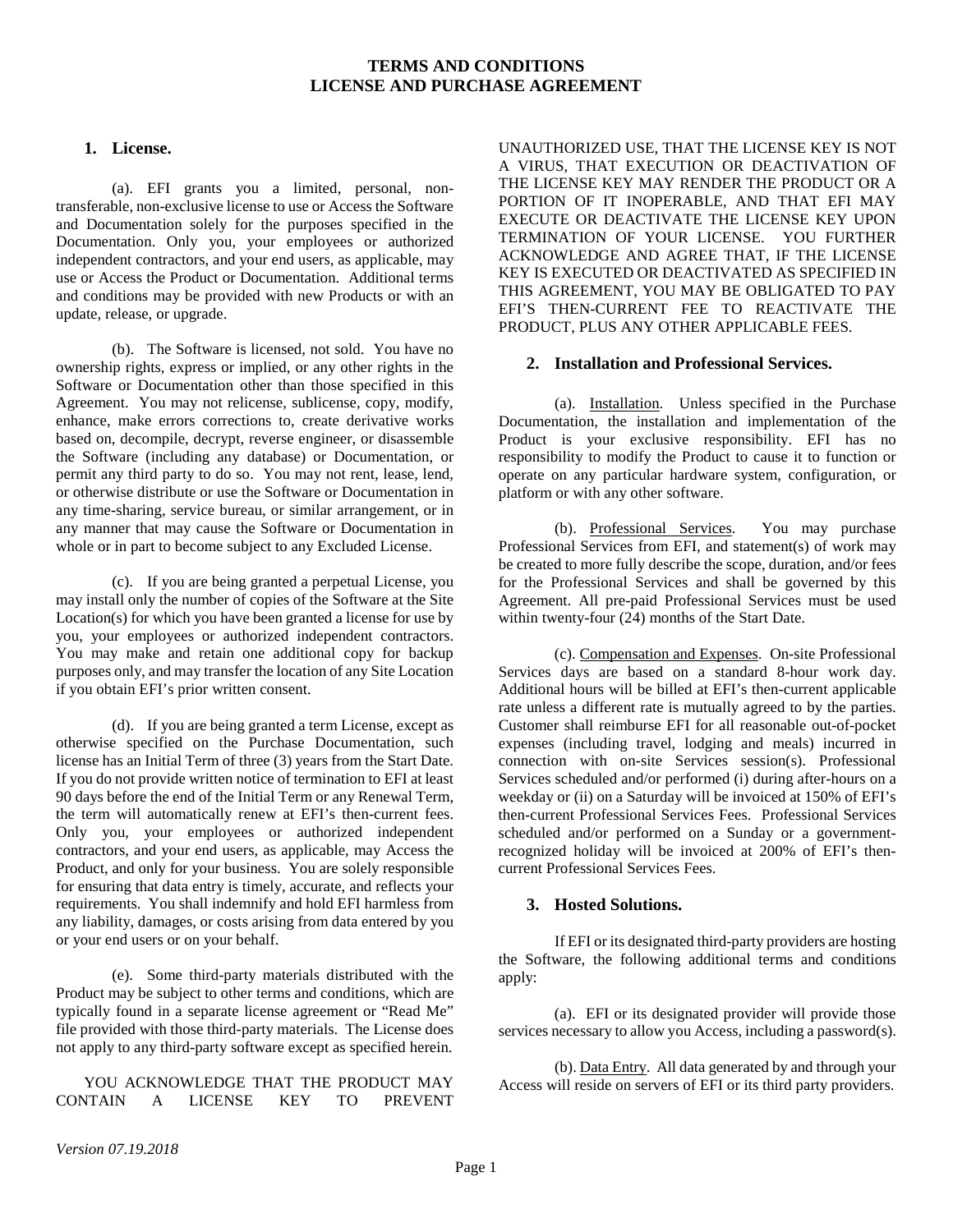(c). Password Security. You are solely responsible for (i) ensuring that only authorized individuals have access to passwords to Access the Product, (ii) assigning roles and authority levels for your Access, (iii) the conduct of individuals with Access, and (iv) maintaining the confidentiality and integrity of passwords and authority levels. You shall indemnify and hold EFI harmless from any liability, damages, or costs arising from your failure to comply with this Section.

(d). Scheduled Downtime. Downtime is required from time-to-time for regular maintenance of the technology that supports the Product. EFI will use commercially reasonable efforts to perform scheduled downtime outside normal business hours.

(e). Unexpected Outages. EFI will use commercially reasonable efforts to avoid unexpected outages and to restore Access as soon as possible. If you do not have Access for more than two (2) consecutive hours within any 24-hour period because of an unexpected outage caused by EFI, you may request credit for one day of the applicable fees (based on an average of that month's invoice). THIS IS YOUR SOLE AND EXCLUSIVE REMEDY AND EFI'S ENTIRE LIABILITY FOR UNSCHEDULED DOWNTIME OR OUTAGES, AND EFI WILL NOT BE LIABLE FOR ANY DAMAGES RELATED TO ANY UNSCHEDULED DOWNTIME OR OUTAGES.

(f). Self-Hosting. You at all times retain the right to self-host the Product from another location and, if you are being granted a term license, continue to pay the Term License Fees for the Software. Any Professional Services performed by EFI in migrating a hosted solution to a self-hosted solution shall be billable at EFI's standard rates.

## **4. Fees and Payments.**

(a). You agree to pay all applicable Fees.

(b). Title and risk of loss for any media or hardware for the Product transfers to you at EFI's designated manufacturing plant(s) or warehouse(s). If the Product is delivered electronically, risk of loss shall transfer to you upon when the Product or Access is made available to you.

## **5. Product Maintenance.**

(a). Subject to your timely payment of all applicable Fees, EFI or its designated provider will provide you with Maintenance for the Product. Maintenance terms automatically renew unless cancelled by either party with written notice at least 30 days before the renewal date.

(b). You must possess a valid License to use any upgrade or update. By using an upgrade or update, your license to any previous version of the Product automatically terminates.

If you (i) have an out-of-date version of the Product or (ii) are not current on Maintenance due to your failure to timely pay Maintenance Fees and wish to update your version of the Product, you must pay any unpaid fees and may be subject to additional fees to transfer or convert any old data. EFI reserves the right to discontinue Maintenance for all out-of-date versions of the Product.

## **6. Warranty and Disclaimer.**

(a). Limited Warranties. EFI warrants to you that (i) EFI has the right to grant the License, (ii) subject to your timely payment of all applicable Fees, the Products as delivered to you will perform materially in accordance with EFI's then-current, applicable specifications if all available updates, upgrades, and bug-fixes are properly installed, and (iii) any Professional Services you purchase will be provided in good and workmanlike manner consistent with generally accepted industry standards. This warranty shall not apply to defects attributable to (A) any equipment or software not provided or approved for use by EFI, (B) any modification of the Product by you, your employees, or any third party acting on your behalf, (C) any accident, neglect, misuse, or abuse by you, your employees, or any third party acting on your behalf, or (D) exposure of the Product to conditions outside the range of environmental, power, and operating specifications provided by EFI. You must cooperate fully and promptly with EFI's attempts to identify the cause of any claimed breach of this limited warranty.

(b). Security. You agree to be solely responsible for (i) ensuring the confidentiality, security, and integrity of your network connectivity, data, and servers, (ii) preventing and bearing the risk of any loss or damage to any data on your servers, and (iii) maintaining archive and backup copies of any data.

(c). WARRANTY DISCLAIMER. EXCEPT AS SET FORTH IN THIS AGREEMENT, THE PRODUCT IS PROVIDED "AS IS." TO THE MAXIMUM EXTENT PERMITTED BY APPLICABLE LAW, THE WARRANTIES AND REMEDIES IN THIS AGREEMENT ARE EXCLUSIVE AND ARE IN LIEU OF ALL OTHER WARRANTIES AND REMEDIES, ORAL OR WRITTEN, EXPRESS OR IMPLIED. EFI, ITS SUPPLIERS, AND LICENSORS SPECIFICALLY DISCLAIM ANY OTHER WARRANTIES AND REMEDIES, INCLUDING, WITHOUT LIMITATION, THE IMPLIED WARRANTIES OF MERCHANTABILITY AND FITNESS FOR A PARTICULAR PURPOSE; ANY IMPLIED WARRANTIES ARISING FROM COURSE OF PERFORMANCE, COURSE OF DEALING, OR USAGE OF TRADE; AND ANY WARRANTIES RELATING TO SECURITY. EFI MAKES NO WARRANTY, IMPLIED OR OTHERWISE, REGARDING THE PERFORMANCE OR RELIABILITY OF ANY OTHER PRODUCTS, SERVICES, OR ANY THIRD PARTY PRODUCTS (SOFTWARE OR HARDWARE) OR SERVICES. THERE IS NO WARRANTY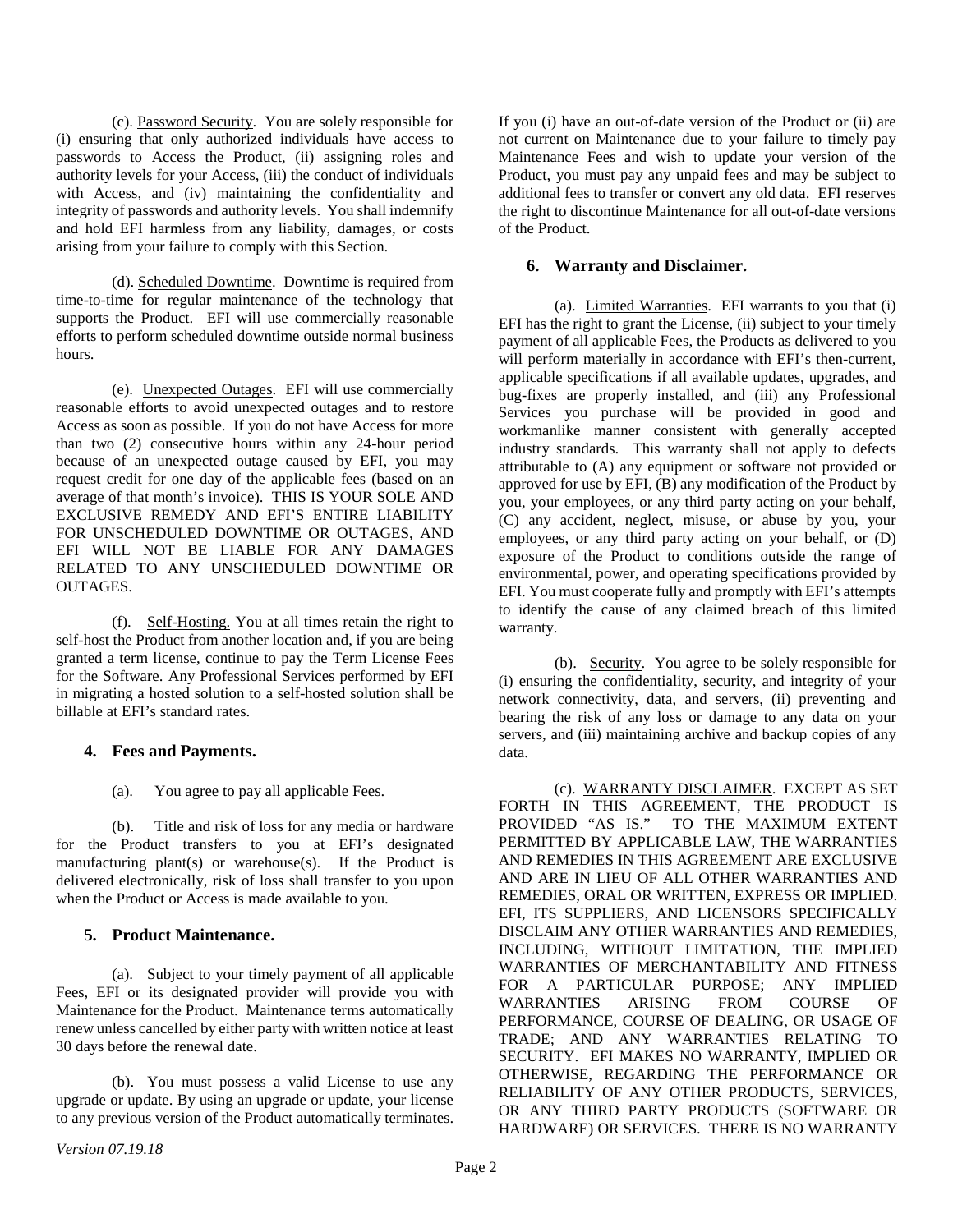OR REPRESENTATION THAT THE OPERATION OF THE PRODUCT WILL BE UNINTERRUPTED, FAULT-TOLERANT, SECURE, OR ERROR-FREE, OR THAT THE PRODUCT WILL BE FREE FROM DEFECTS OR INFRINGEMENT OR VIOLATION OF ANY INTELLECTUAL PROPERTY RIGHT OF ANY THIRD PARTY. TO THE MAXIMUM EXTENT PERMITTED BY APPLICABLE LAW, YOUR SOLE AND EXCLUSIVE REMEDY, AND THE ENTIRE LIABILITY OF EFI AND ITS SUPPLIERS, RELATING TO ALL PRODUCTS, SERVICES, AND WARRANTIES SHALL BE, AT EFI'S OPTION, (1) TO REPAIR OR REPLACE THE PRODUCT OR RE-PERFORM THE SERVICE THAT DOES NOT MEET THE LIMITED WARRANTY, OR (2) PROVIDE A REFUND OF THE THEN-CURRENT REASONABLE COMMERCIAL VALUE (IF ANY) FOR THE PRODUCT OR SERVICE THAT DOES NOT MEET THE LIMITED WARRANTY. EXCEPT AS PROVIDED IN THIS AGREEMENT, THERE SHALL BE NO REFUNDS, RETURNS, EXCHANGES, OR REPLACEMENTS. EFI MAKES NO WARRANTY,<br>IMPLIED OR OTHERWISE, REGARDING THE OR OTHERWISE, REGARDING THE PERFORMANCE OR RELIABILITY OF ANY THIRD PARTY HARDWARE PRODUCTS, AND EFI WILL PASS THROUGH ANY THIRD PARTY WARRANTY TO CUSTOMER AS PERMITTED.

## **7. Infringement Indemnification.**

*Version 07.19.18* EFI will indemnify you from IP Claims and reimburse you for damages paid by you to the party bringing the IP Claim pursuant to a final, non-appealable judgment that the Product directly infringes any Third Party IP Rights. You agree that EFI shall be relieved of its obligations under this Section unless you notify EFI in writing within 10 business days of learning of the IP Claim, and give EFI proper and full information, assistance, and exclusive authority to defend or settle the IP Claim. If the Product or any part of it is in EFI's opinion likely to become the subject of a claim of infringement of Third Party IP Rights, or if it is adjudicatively determined that the Product or any part of it infringes Third Party IP Rights, EFI may at its option (i) obtain for you a license or right to use the Third Party IP Rights so you can continue to use the Product, or (ii) replace or modify the Product with other suitable and reasonably equivalent noninfringing technology or parts, or (iii) if it is not commercially reasonable to take the actions described in clauses (i) or (ii) in this sentence, terminate your License and, if you return the Product to EFI, refund a portion of the license fee paid by you equal to the then-current reasonable commercial value (if any) of the Product. EFI shall not be responsible, liable, or obligated to indemnify or reimburse you if the alleged infringement arises out of (i) compliance with your requirements or specifications that are outside EFI's standard specifications for the Product, (ii) any addition or incorporation to or modification of the Product at your request, (iii) any combination of the Product with any product or software not provided by EFI, or (iv) use of the Product in the practice of a process or system other than that for which it was intended. In any event as described in the preceding

sentence, you shall defend and/or settle any claim brought against EFI at your own expense, and shall indemnify EFI against any costs, legal fees, other expenses, and damages required for the defense or settlement of the claim.

THE RIGHTS GRANTED TO YOU IN THIS SECTION ARE YOUR SOLE AND EXCLUSIVE REMEDIES FOR ANY ALLEGED INFRINGEMENT OF THE INTELLECTUAL PROPERTY RIGHTS OF ANY THIRD PARTY.

## **8. LIMITATION OF LIABILITY.**

TO THE EXTENT NOT PROHIBITED BY LAW, IN NO EVENT WILL EFI OR ITS SUPPLIERS OR LICENSORS BE LIABLE FOR ANY INDIRECT, SPECIAL, INCIDENTAL, CONSEQUENTIAL, RELIANCE, EXEMPLARY, OR PUNITIVE DAMAGES, HOWEVER CAUSED AND ON ANY THEORY OF LIABILITY, ARISING OUT OF THIS AGREEMENT, THE PRODUCTS, SERVICES, OR YOUR USE OF OR INABILITY TO USE OR ACCESS THE PRODUCTS OR ANY PORTION OF IT, EVEN IF ADVISED OF THE POSSIBILITY OF SUCH DAMAGES. EFI IS NOT RESPONSIBLE FOR ANY LOST PROFITS OR REVENUE, LOSS OF USE OF THE PRODUCT, LOSS OF DATA, THE COST OF RECOVERING ANY DATA, THE COST OF SUBSTITUTE SOFTWARE OR SERVICES, OR CLAIMS BY THIRD PARTIES (OTHER THAN AS DESCRIBED IN THE SECTION ON INFRINGEMENT INDEMNIFICATION). EXCEPT FOR INSTANCES INVOLVING EFI'S WILLFUL MISCONDUCT, EFI WILL NOT BE LIABLE FOR DAMAGES ARISING FROM ANY BREACH, UNAUTHORIZED ACCESS, MISUSE, OR INTRUSION RELATED TO YOUR DATA ON EFI'S OR ITS SUPPLIERS' SERVERS OR ANY NETWORK YOU USE IN CONNECTION WITH THE PRODUCT.

IN NO CASE SHALL EFI'S TOTAL LIABILITY FOR ALL CLAIMS ARISING FROM OR RELATED TO THE PRODUCTS, SERVICES, ACCESS, AND/OR THIS AGREEMENT, REGARDLESS OF THE FORM OF ACTION (WHETHER IN CONTRACT, TORT, UNDER STATUTE, OR OTHERWISE) EXCEED THE TOTAL AMOUNT OF THE FEES ACTUALLY PAID BY YOU IN THE 12 MONTHS PRECEDING THE CLAIM FOR THE EFI PRODUCT, SERVICES, OR ACCESS GIVING RISE TO THE CLAIM. YOU AGREE THAT THIS AMOUNT IS SUFFICIENT TO SATISFY THE ESSENTIAL PURPOSE OF THIS AGREEMENT, THAT THIS AMOUNT IS A FAIR AND REASONABLE ESTIMATE OF ANY LOSS AND DAMAGE LIKELY TO BE SUFFERED IN THE EVENT OF ANY WRONGFUL ACT OR OMISSION BY EFI OR ITS SUPPLIERS AND LICENSORS, AND THAT THE PRICE OF THE PRODUCT, PROFESSIONAL SERVICES, OR ACCESS REFLECTS THIS ALLOCATION OF RISK. YOU AGREE THAT THE FOREGOING LIMITATIONS OF LIABILITY AND DISCLAIMERS FORM AN ESSENTIAL ELEMENT OF THIS AGREEMENT, WITHOUT WHICH EFI WOULD NOT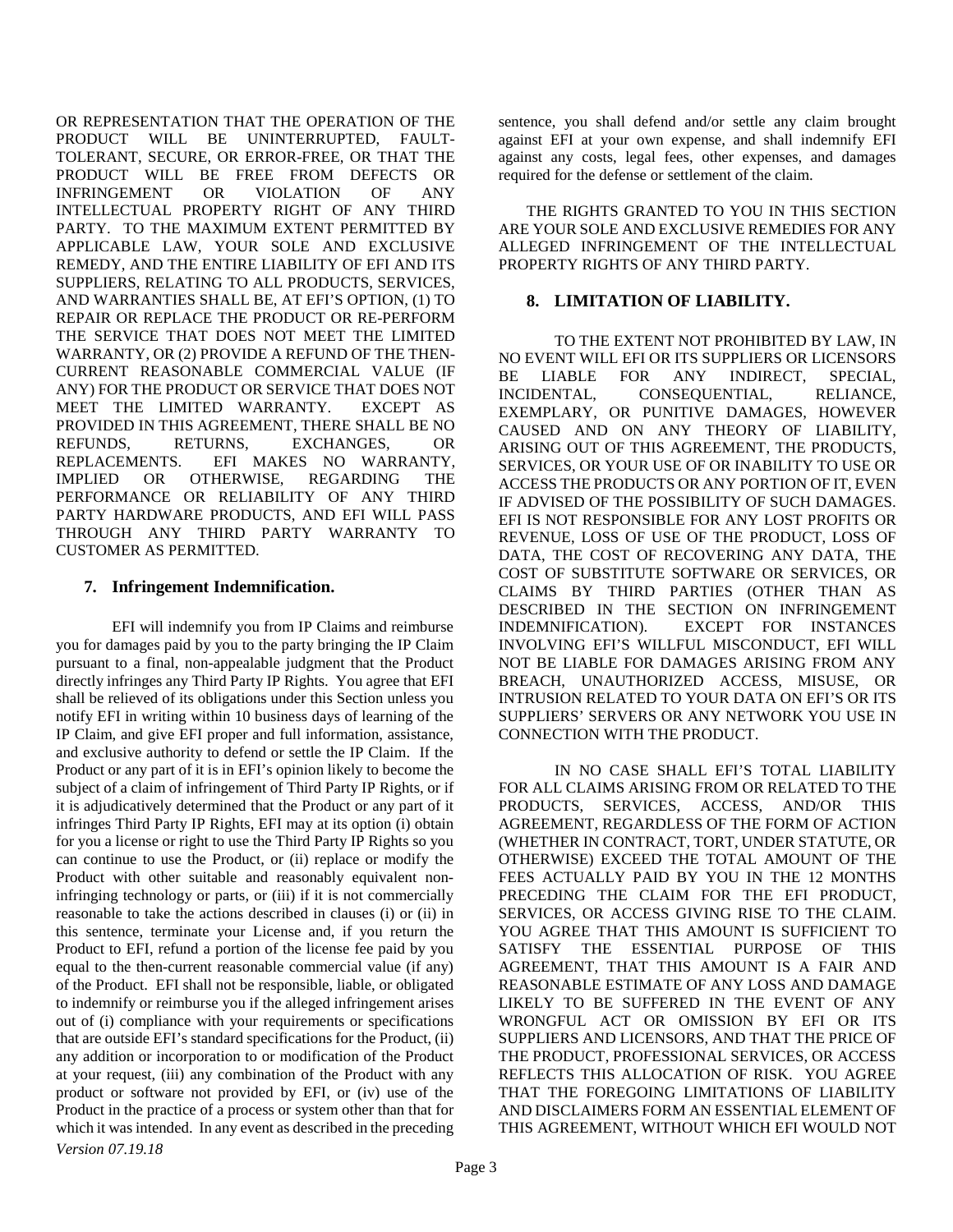HAVE LICENSED OR SOLD THE PRODUCT TO YOU OR PROVIDED YOU WITH ACCESS.

BECAUSE SOME JURISDICTIONS DO NOT ALLOW SOME OR ALL OF THE EXCLUSIONS OR LIMITATIONS OF LIABILITY IN THIS AGREEMENT, SOME OR ALL OF THEM MAY NOT APPLY TO YOU.

## **9. Proprietary Rights & Confidential Information.**

(a). No Implied Conveyance of Proprietary Rights. The Product, Documentation, and any Work Product are the valuable, confidential, and proprietary property of EFI, its suppliers and licensors. EFI is not conveying any of its Intellectual Property Rights, except the limited rights specified in this Agreement. You must maintain and reproduce all copyright, trademark, patent, and other proprietary notices on the Product in the same form and manner as delivered by EFI.

(b). Protection of Information. You must not disclose any of EFI's Confidential Information, and must take precautions with respect to EFI's Products and Confidential Information that are at least as protective as you take to protect your own confidential information and proprietary rights of the greatest sensitivity. You must advise your employees and authorized independent contractors of the confidential and proprietary nature of the Product and EFI's Confidential Information and of the restrictions imposed by this Agreement, and confine access to the Product and EFI's Confidential Information to those individuals who need it in the ordinary course and scope of their employment or relationship with you. Except as specified in this Agreement, you may not directly or indirectly disclose any part of the Product, EFI's Confidential Information, or Documentation to any third party.

(c). Termination; Injunctive Relief. Your violation of the confidentiality obligations or of EFI's Intellectual Property Rights may cause irreparable damage that cannot be fully remedied by money damages. In the event of any actual or threatened violation, you agree that EFI will be entitled, in addition to any other remedy available to it, to (i) terminate this Agreement, retake possession of the Product, execute the License Key, and/or terminate Access, and/or (ii) obtain injunctive or other equitable relief from any court of competent jurisdiction to prevent any further violation.

*Version 07.19.18* (d). Use of Your Trademarks and Logos. Subject to any reasonable use guidelines, you grant EFI a non-exclusive, worldwide, royalty-free license to use Customer Marks in connection with this Agreement, for use with the Product, for promoting EFI's Products in marketing materials, print, or online advertising, and for identifying you as an EFI customer. You shall also secure for EFI any rights or sublicenses required for EFI's use of the trademarks or service marks of your Affiliates. EFI acknowledges that (i) Customer Marks are owned solely and exclusively by you or your Affiliates, (ii) EFI has no other rights, title, or interest in or to Customer Marks, and (iii) all use and goodwill of Customer Marks by EFI shall inure to the benefit of you and your Affiliates.

## **10. No Assignment.**

You may not assign or transfer, voluntarily, by operation of law, or otherwise, any rights under this Agreement without EFI's prior written consent, which may be withheld, delayed, or conditioned in EFI's sole discretion. Any attempted assignment or transfer without EFI's consent shall be null and void.

## **11. Export Law Compliance.**

The Product and related technology, information, and materials are subject to the export laws and regulations of the United States. You must comply with those and any other applicable export laws or regulations. You are solely applicable export laws or regulations. responsible for obtaining any necessary export licenses and exemptions. The Product and related technology, information, and materials may not be exported or re-exported to any U.S. embargoed country, to any person or entity on any list of prohibited parties designated by the U.S. government, or otherwise in violation of any export law or regulation.

## **12. Termination.**

(a). This Agreement may be terminated immediately upon written notice to the other party (i) by EFI, if you fail to make any required payment other than Maintenance Fees, (ii) by the non-breaching party, if you or EFI fails to cure a material breach within 30 days after written notice from the nonbreaching party, or (iii) by EFI, if you cease doing business as a going concern, become the object of voluntary or involuntary bankruptcy or liquidation proceedings that are not dismissed within 60 days after the initial filing, or if a receiver is appointed with respect to a substantial portion of your assets.

(b). Upon termination, you must promptly (i) pay EFI all unpaid fees accrued before the termination, (ii) return all EFI Confidential Information and the Product, and (iii) return any materials, programs, manuals, and other items related to or derived from the Product in your possession or control. EFI shall use commercially reasonable efforts to provide you with any proprietary data belonging to you in the format in which it is stored by EFI at the time of termination.

#### **13. Audit Rights.**

EFI may audit your use of or Access to the Product. Any audit will take place after prior notice to you, during regular business hours, and in a manner that does not unreasonably interfere with your normal business. If the audit shows that you are using or accessing the Product in a way that violates this Agreement, EFI may invoice you for such use or Access,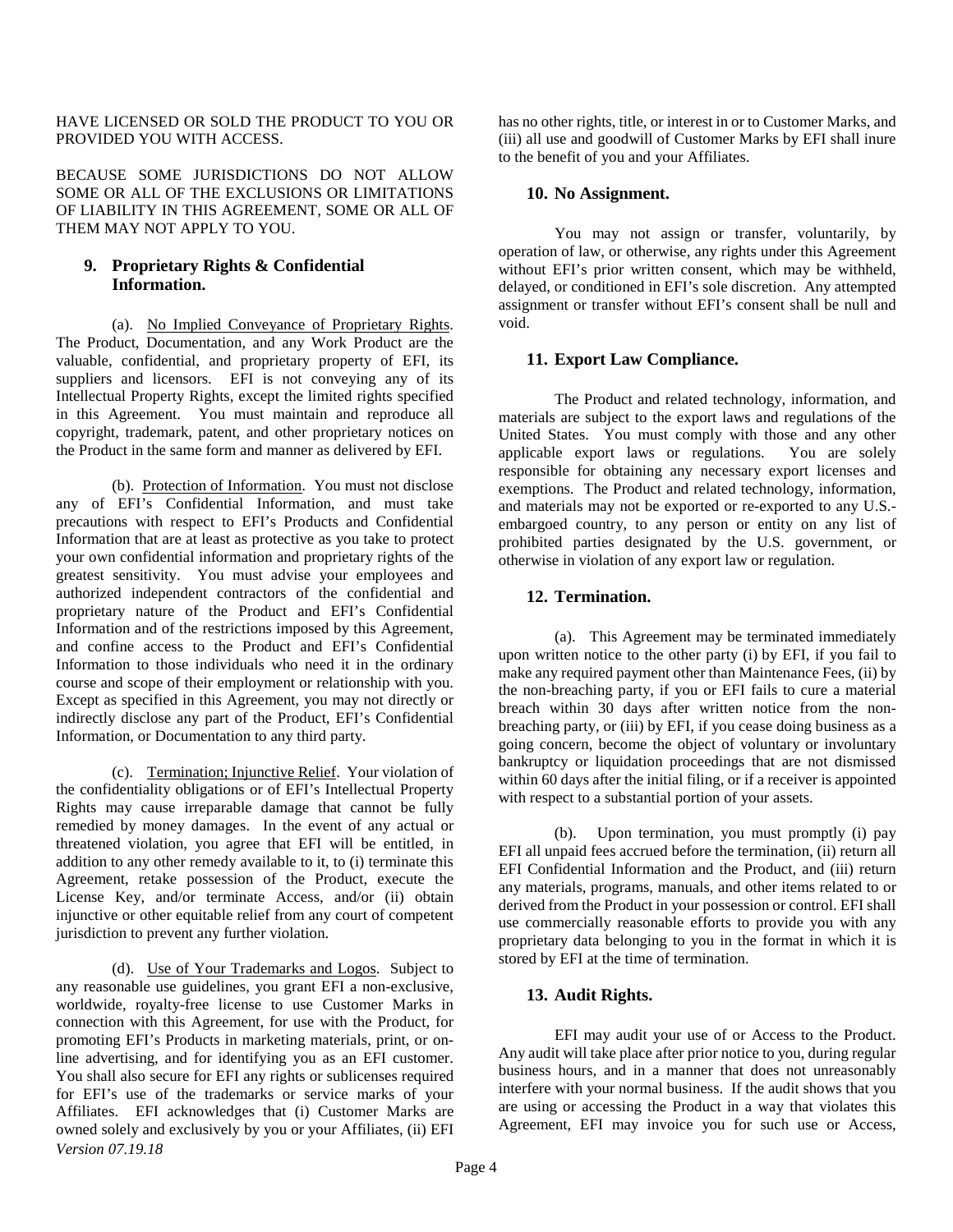including late fees, interest, and expenses associated with the audit. If you do not timely pay that invoice, EFI may exercise its termination rights and pursue any other rights or remedies available to it.

#### **14. Consent to Use Data.**

You acknowledge and agree that EFI may collect and use technical data and related information to facilitate providing and/or confirming authorized use of Products, Access, Professional Services, and/or Maintenance to and by you. Subject to EFI's then current privacy policy (available at https://www.efi.com/legal/privacy/) and applicable laws and regulations, you agree that EFI may (i) use this information to improve its products, to provide customized services or technologies to you, and/or to confirm authorized use, (ii) transfer this information to EFI's affiliates, agents, and partners, and (iii) transfer this information to the United States and/or any other country where EFI or its affiliates, agents, and partners maintain facilities.

## **15. General Provisions.**

(a). Taxes. Except with respect to income recognized by EFI, you will be liable for all tariffs, duties, and taxes, however designated or levied, based on your possession, use of, or Access to the Product, this Agreement, and/or any Professional Services, including but not limited to sales, use, value added, excise, services, personal property, or other taxes.

(b). Governing Law. This Agreement shall not be governed by the 1980 UN Convention on Contracts for the International Sales of Goods or any other international treaty or convention. Rather, this Agreement shall be governed in all respects by the laws of the State of California, USA, without regard to conflicts of laws principles. For all disputes related to this Agreement, the Product, Access, or any services provided under this Agreement, each party consents to the exclusive personal jurisdiction and venue of the state and federal courts in and for Santa Clara County, California, USA.

(c). Severability; Interpretation. If any provision of this Agreement is held to be illegal, invalid, or unenforceable by any court of competent jurisdiction, that provision will be fully severable and this Agreement will be construed and enforced as if it were not included. This Agreement shall be interpreted fairly in accordance with its terms and without any strict construction in favor or against either party. The captions are for convenience only and do not affect the scope, intent, or meaning of the provisions. Any failure or delay to enforce any provision of this Agreement shall not be deemed a waiver of EFI's right to do so.

(d). Language. This Agreement is only in English, which shall be controlling in all respects. If EFI has provided you with a translation, you agree that the translation is for your convenience only and that the English-language version, not the translation, will be legally binding. If there are any conflicts or inconsistencies between the English-language version and a translation, the English-language version will control. Any notices relating to this Agreement shall be in writing in English.

(e). Entire Agreement and Modification. With respect to the subject matter or any term of this Agreement: (i) this Agreement constitutes the entire understanding of the parties; (ii) this Agreement supersedes all prior and contemporaneous communications and understandings (including but not limited to discussions, representations, warranties, inducements, promises, and agreements); (iii) there are no such communications or understandings not explicitly contained herein; (iv) neither party has relied on any such communications or understandings except as explicitly contained in this Agreement; and (v) any waiver, modification, or amendment shall be effective only if in a writing signed by the parties, where email shall not constitute such a signed writing.

(f). Orders and Acceptance. All orders for Products or Professional Services made pursuant to this Agreement are noncancelable, non-refundable and must be submitted at least fifteen (15) days prior to the requested order delivery date. For any given order, you shall make the order and corresponding payment to EFI or its subsidiary or affiliate depending upon which company is making the sale of Products or Professional Services for that order. Orders shall not be deemed accepted or binding without written notification of acceptance from EFI. This Agreement shall govern all subsequent orders, and nothing contained in Customer's purchase orders or other communications shall in any way modify this Agreement.

(g). Independent Contractors. You and EFI, and our respective employees and representatives, are and shall be independent contractors with respect to the other party. Neither party by virtue of this Agreement shall have any right, power, or authority to act or create any obligation, express or implied, on behalf of the other party.

(h). Survival. The provisions of this Agreement that relate to fees and payment terms, ownership of intellectual property and proprietary rights, export law compliance, termination, confidentiality, infringement indemnification, warranty disclaimers, limitation of liability, governing law, survivability, force majeure, severability and interpretation, definitions, modification and use of software products owned or distributed by Microsoft, Oracle or Adobe included in an EFI Product shall survive termination of this Agreement.

(i). Force Majeure. Except for payment of monies, no party shall be liable for its failure to perform any obligations on account of strikes, shortages, failure or acts of suppliers, riots, insurrection, fires, flood, storm, explosions, acts of God, war, military operations, acts of terrorism whether actual or threatened, acts of a public enemy, epidemics, quarantines, governmental action, labor conditions, earthquakes, material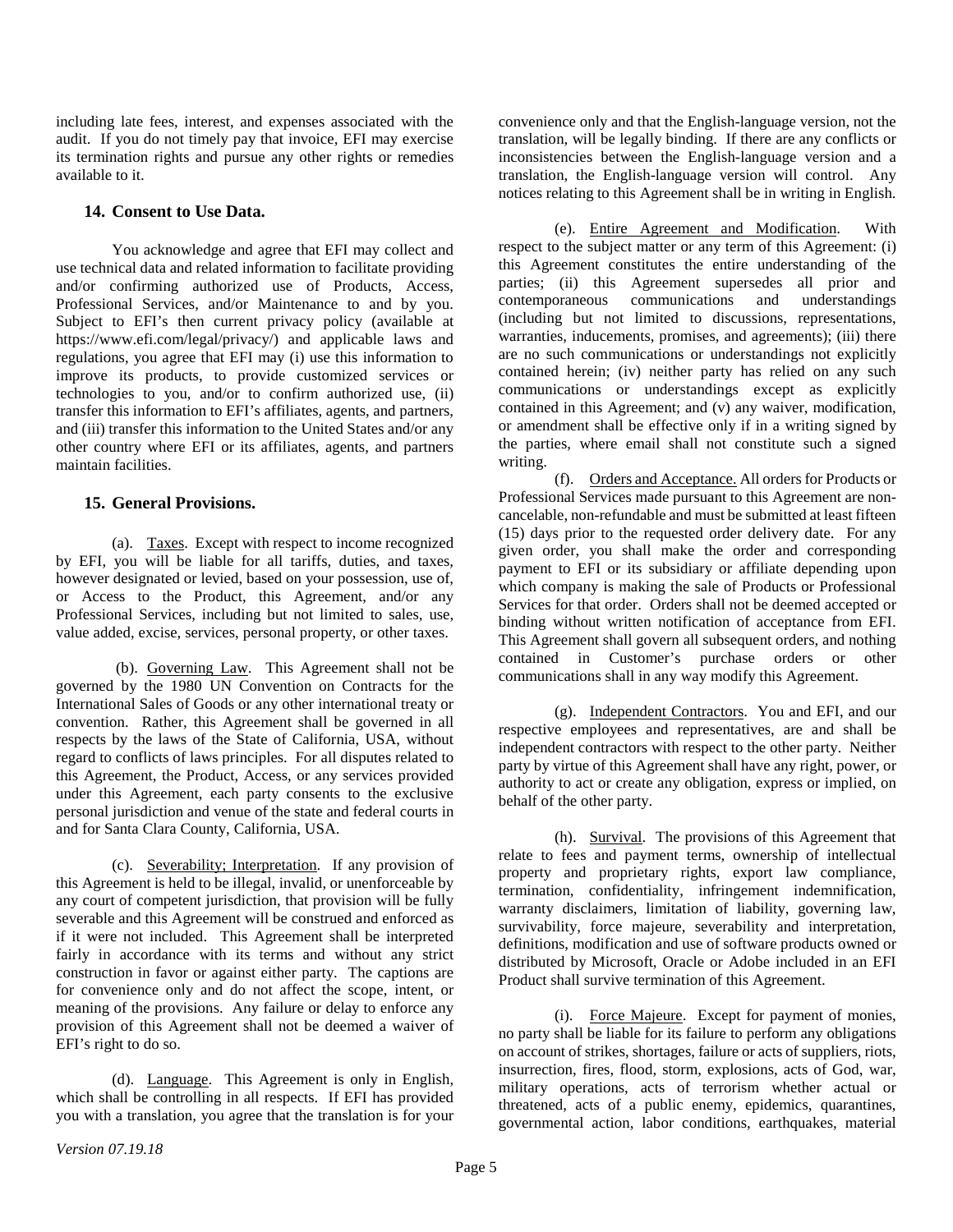shortages, or any cause that is similar to those enumerated or beyond the reasonable control of such party.

(j). Compliance With Laws. You may only use the Product in compliance with all applicable laws and regulations. Upon written notice to you, EFI may modify or suspend your use of or Access to the Product as necessary to comply with any law or regulation. Both parties acknowledge their responsibilities and commitments to abide by and comply with international anti-corruption laws, including but not limited to the United States Foreign Corrupt Practices Act and the United Kingdom Anti-Bribery Act, and any amendments and regulations relating to those laws, in addition to each of our own ethical guidelines (EFI's Code of Conduct is available online at [http://ir.efi.com/committee-details/code-business-conduct-and](http://ir.efi.com/committee-details/code-business-conduct-and-ethics)[ethics\)](http://ir.efi.com/committee-details/code-business-conduct-and-ethics). Specifically, for example, no employee, or any individual or entity acting on behalf of or for the benefit of either EFI or Customer, shall give or receive anything of value, or anything that may be perceived as valuable, to or from a government official or any other individual for the purpose of influencing any act, securing any improper advantage, or obtaining or retaining business.

(k). U.S. Government Restricted Rights. Use, duplication, or disclosure of the Product by the United States Government is subject to restrictions as set forth in FAR 12.212 or DFARS 227.7202-3 - 227.7202-4 and, to the extent required under U.S. federal law, the minimum restricted rights as set out in FAR 52.227-14, Restricted Rights Notice (June 1987) Alternate III(g)(3) (June 1987) or FAR 52.227-19 (June 1987). To the extent any technical data is provided pursuant to the Agreement, such data is protected per FAR 12.211 and DFARS 227.7102-2 and to the extent explicitly required by the U.S. Government, is subject to limited rights as set out in DFARS 252.227.7015 (November 1995) and DFARS 252.227-7037 (September 1999). If any of the above-referenced agency regulations are modified or superseded, the subsequent equivalent regulation shall apply. The name of the Contractor is Electronics For Imaging, Inc.

(l). Delivery and Shipping Terms. Unless otherwise specified in the Purchase Documentation, where you are purchasing hardware: (i) EFI shall act as agent for Customer and procure insurance against risk of loss and/or procure and prepay for shipment, (ii) Customer agrees to reimburse EFI for all charges relating to the shipment of such hardware upon EFI providing an invoice for such charges. EFI shall use commercially reasonable efforts to ship such hardware as soon as practicable following execution of this Agreement and EFI's receipt of any required deposits. If the Customer requests a delay in delivery or otherwise causes a delay in the transportation process, EFI reserves the right to separately charge the Customer for any costs it incurs for paying the logistics company to store and warehouse such hardware on behalf of the Customer.

## **16. Products that include EFI Monarch Planner.**

(a). The term "Product" as used in this Agreement includes the Adobe® PDF Library SDK and related documentation, and any upgrades, modified versions, updates, additions, and copies thereof.

(b). If the Product includes font software, you may embed the font software, or outlines of the font software, into your electronic documents to the extent that the font vendor copyright owner allows for such embedding. The fonts contained in this package may contain both Adobe Systems Incorporated ("Adobe") and non-Adobe owned fonts. You may fully embed any font owned by Adobe.

(c). You are hereby notified that Adobe, a Delaware corporation located at 345 Park Avenue, San Jose, CA 95110- 2704 is a supplier of EFI and a third-party beneficiary to this Agreement to the extent that this Agreement contains provisions which relate to your use of any software, font programs, typefaces, and/or trademarks licensed or supplied by Adobe. Such provisions are made expressly for the benefit of Adobe and are enforceable by Adobe in addition to EFI.

## **17. E-Commerce Applications.**

If you have obtained a License for EFI e-commerce software, the following additional terms and conditions apply (as applicable):

(a). Use at Site Location. You may use or Access the Product only for activity at the Site Location. If you have more than one facility, you may not use or Access the Product for activity at any facility other than the Site Location(s) for which you have been granted a license.

(b). Links. You represent and warrant that you have the right to create and maintain, or to allow EFI to create and maintain, all Links to the Product and any other websites mutually agreed upon between you and EFI. You agree to incorporate EFI's "Powered by EFI" logo on any website utilizing EFI e-commerce software.

(c). Relationships with Third Parties. Use of or Access to the Product does not create a contract or other obligation between you and any of your customers or between EFI and any of your customers or vendors. EFI cannot and does not guarantee the performance of any of your customers, vendors, or other third parties. EFI shall have no liability in connection with any dispute between you and any third party. Any such dispute shall not relieve you of any obligation to EFI under this Agreement.

# **18. EFI Metrix.**

If you have a License for EFI Metrix software, EFI will provide you with a security key(s) to use the Product and grants you a limited, non-transferable, non-exclusive right and license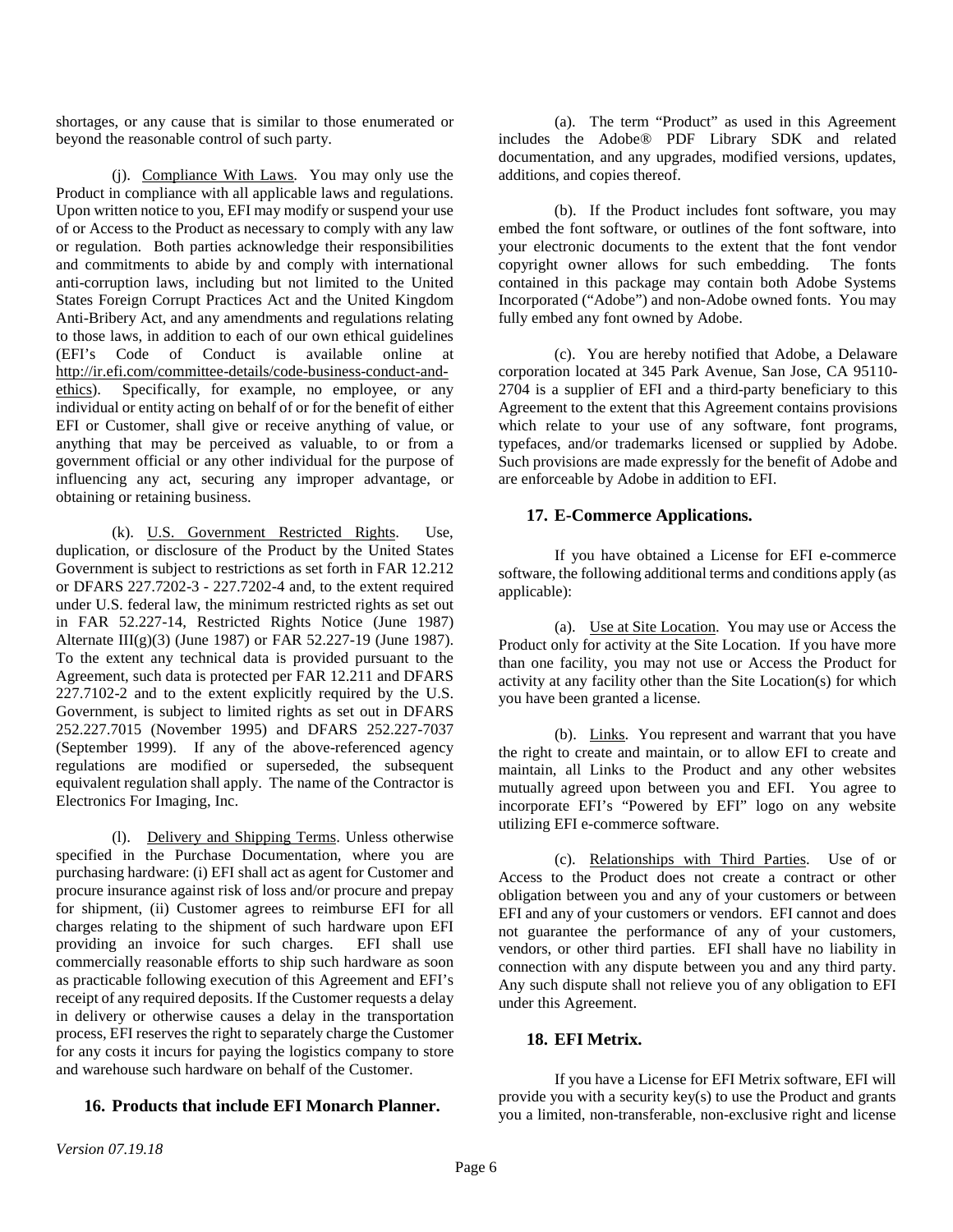to use the security key required for use with the Product. The Product may be accessed and used only by the number of concurrent users for whom you have obtained security keys or passwords. Safekeeping of the security keys and passwords is your responsibility. If you lose or otherwise disable the Security Key, your License may be terminated. Additional license fees may be charged for replacement security keys and passwords.

## **19. Products that include Microsoft Software (such as Windows or SQL Server).**

(a). The term "Product" as used in this Agreement includes certain Microsoft software and related documentation, associated media, "online" or electronic documentation, upgrades and updates. EFI does not own these products and the use thereof is subject to certain rights and limitations.

(b). Microsoft is not responsible for any support services for the Product. Notwithstanding the foregoing, in the event any support issues arise related to the Microsoft software that cannot be resolved by EFI, support to you may be provided by Microsoft pursuant to the Microsoft Premier support services agreement, or a similar type agreement, between EFI and Microsoft.

(c). The Product is not fault-tolerant. The Product is not designed or intended for use in any situation where failure or fault of any kind of the Product could lead to death or serious bodily injury of any person, or to severe physical or environmental damage ("High Risk Use"). You are not licensed to use the Product in, or in conjunction with, High Risk Use. High Risk Use is STRICTLY PROHIBITED. High Risk Use includes, for example, the following: aircraft or other modes of human mass transportation, nuclear or chemical facilities, and Class III medical devices under the Federal Food, Drug, and Cosmetic Act. Customer agrees not to use the Product in, or in connection with, any High Risk Use. You are responsible for taking all appropriate measures to ensure the safe use of the Product if used for such purposes and EFI and its suppliers, including Microsoft, shall not be liable for any claims or damages arising from such use.

## **20. Products that include Software Products Owned or Distributed by Oracle.**

(a). The term "Product" as used in this Agreement includes certain software products provided by EFI that are owned or distributed by Oracle USA, Inc. ("Oracle") and related program documentation (the "Oracle Programs"), EFI does not own the Oracle Programs and the use thereof is subject to certain rights and limitations. The Oracle Programs included herein are subject to a restricted use license and can only be used in conjunction with the Product. Oracle or its licensors retain all ownership of intellectual property rights to the Oracle Programs. You are hereby notified that Oracle is a supplier of EFI and a third-party beneficiary to this Agreement to the extent that this

Agreement contains provisions which relate to your use of the Oracle Programs. Such provisions are made expressly for the benefit of Oracle and are enforceable by Oracle in addition to EFI.

(b). You acknowledge and agree that you are prohibited from (i) publishing any results of benchmark tests run on the Oracle Programs, (ii) using the Oracle Programs for rental, timesharing, subscription service, hosting, or outsourcing, and (iii) removing or modifying any program markings or notice of Oracle's or Oracle's licensors' proprietary rights.

(c). To the extent not prohibited by law, in no event will Oracle be liable for (i) any damages, whether direct, indirect, incidental, special, punitive or consequential, and (ii) any loss of profits, revenue, data or data use, arising from the use of the Oracle Programs.

(d). You hereby permit EFI to (i) report any audit results obtained pursuant to this Agreement above to Oracle to the extent such results are related to the Oracle Programs, or (ii) assign such rights to audit your use of the Oracle Programs to Oracle.

(e). You are hereby notified that some Oracle Programs may include source code that Oracle may provide as part of its standard shipment of such programs, which source code shall be governed by the terms of this Agreement.

(f). The Computer Information Transactions Act shall not apply to this Agreement.

(g). You acknowledge and agree that in the event a third party technology may be appropriate or necessary for use with some Oracle Programs, it shall be specified in the Product package documentation or as otherwise noted, and such third party technology is licensed to you only for use with the Product under the terms of the third party license agreement specified in the Product package documentation or as otherwise noted, and not under the terms of this Agreement.

## **21. EFI Escada Corrugated Control Hardware.**

(a). Limited Warranty. Notwithstanding Section 6(a) and subject to Section 6(c), if you are purchasing EFI Escada corrugated control hardware, EFI warrants to you that, subject to your maintaining such hardware Products in accordance with the Documentation, those hardware Products shall materially conform to the applicable specifications set forth in the Documentation provided to you at the time of installation for a period of (1) year commencing on the installation date ("Hardware Warranty Period").

(b). Hardware RMA Procedures. During the Hardware Warranty Period, EFI, at its option and in its sole discretion, will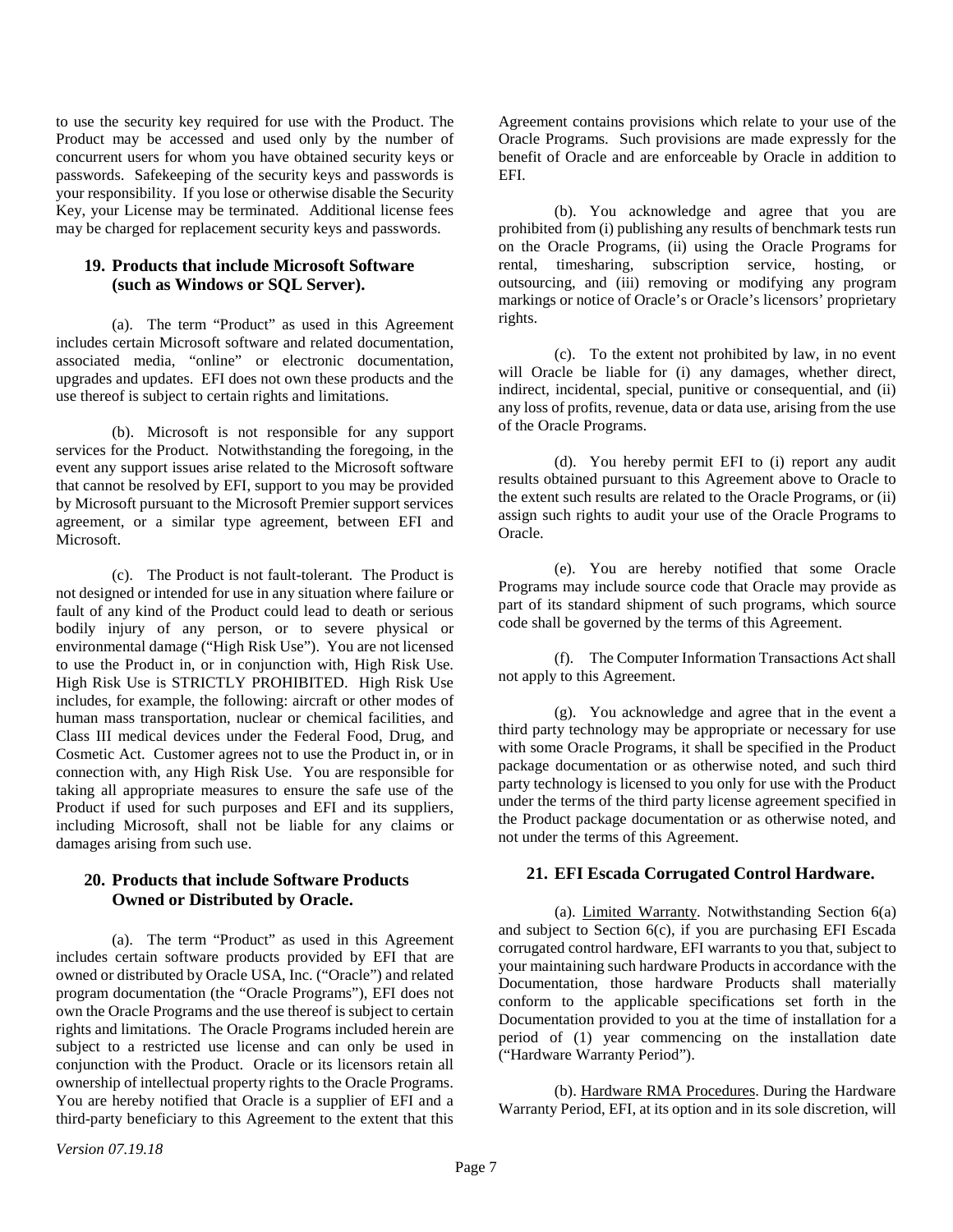repair or replace such parts or components with new, used or refurbished parts or components.

### **22. Open Source Software.**

Some versions of the Products contain open source software. Open source software is licensed to you under that software's own license terms, which can be found in the "Help," "About," "Read Me," or other specified portion of the Product. You are responsible for complying with any terms and conditions applicable to any open source software. To the extent that this Agreement imposes greater restrictions on you than the open source software license terms, the open source software license terms shall control, but solely with respect to such open source software.

## **23. EFI Optitex and Fiery DesignPro.**

If you have a License for EFI Optitex or Fiery DesignPro products, the following additional terms and conditions apply:

(a). Except as noted below, if you are being granted a perpetual License to the Product, you may only use, install and operate the Product on a single computer, which shall be identified with a USB dongle or a software key, and you may not use, install, or operate the Product on a server multi-user system, or permit such prohibited use, installation or operation. If you are being granted a "Floating User" perpetual License, you may use, install and operate the Product on a server-based multi-user system, *provided that* at no time may your total number of active concurrent users of the Product exceed the total number of perpetual Licenses you have for the Product.

(b). The Site Location requirements in Section 1(c) do not apply.

(c). You may not collect any information about any communication transmitted on computers used to operate the Product by monitoring, interdicting or intercepting any process within the Product.

(d). You may not embed or nest the Product, or any part thereof, including any functionality, feature, or technology, in any other software or platform.

(e). Internet-Based Services Components. The Product contains components that may enable and facilitate the use of certain Internet-based services. You acknowledge and agree that, as part of that process, EFI may verify the version of the Product and/or its components that you are using and that all data collected may be sent to EFI's servers using your internet, network connections and/or infrastructure.

*Version 07.19.18* (f). Unless otherwise noted on your Purchase Documentation, all Licenses to Access EFI Optitex are for designated users only and cannot be shared or used by more than one user concurrently, *provided that* you may change the named user for a License as needed by providing prior notice to EFI.

(g). If the Product is configured by or for you to employ any tracking technology, then you shall be solely responsible for: (i) complying with all applicable legal requirements relating to such use, including but not limited to providing any notice and/or obtaining any consent to the use of such technology. You also agree to indemnify and hold EFI harmless from any liability, damages, or costs relating to your use of such technology.

## **24. Definitions.**

"**Access**" means the connection to and use of a Product by Customer via an Internet web browser under the terms of this Agreement.

"**Affiliate**" means any entity directly or indirectly controlling, controlled by, or under common control with a party.

"**Agreement**" means this EFI License and Purchase Agreement.

"**Confidential Information**" means any information that you have been informed or have a reasonable basis to believe is confidential to EFI, whether provided to you before, on, or after this Agreement, including, for example, ideas, programs, data, software, systems configurations, reports, projections, initiatives, customer data, or other business or technical information. Confidential Information includes any written information marked as confidential or proprietary, and any information disclosed orally or visually that is identified as confidential or proprietary at or around the time of its disclosure. All EFI Intellectual Property Rights and technical information related to the Product are Confidential Information whether or not marked as confidential or proprietary.

"**Customer Data**" means data generated by and/or through Customer's Access to and/or use of a Product or Hosting Services.

"**Customer Marks**" means your name and logo or other trademarks, service marks, or other marks.

"**Documentation**" means user's guides, manuals, and other information related to the Product or Professional Services.

"**EFI**" means Electronics For Imaging, Inc., Electronics For Imaging BV, Electronics For Imaging United Kingdom Limited, Metrics Sistemas De Informacao Ltda., alphagraph Team GmbH, or such other EFI subsidiary or affiliate referred to in the Purchase Documentation.

"**Excluded License**" means any license that requires as a condition of use, modification, and/or distribution of software subject to the Excluded License, that such software or other software combined and/or distributed with such software be (i)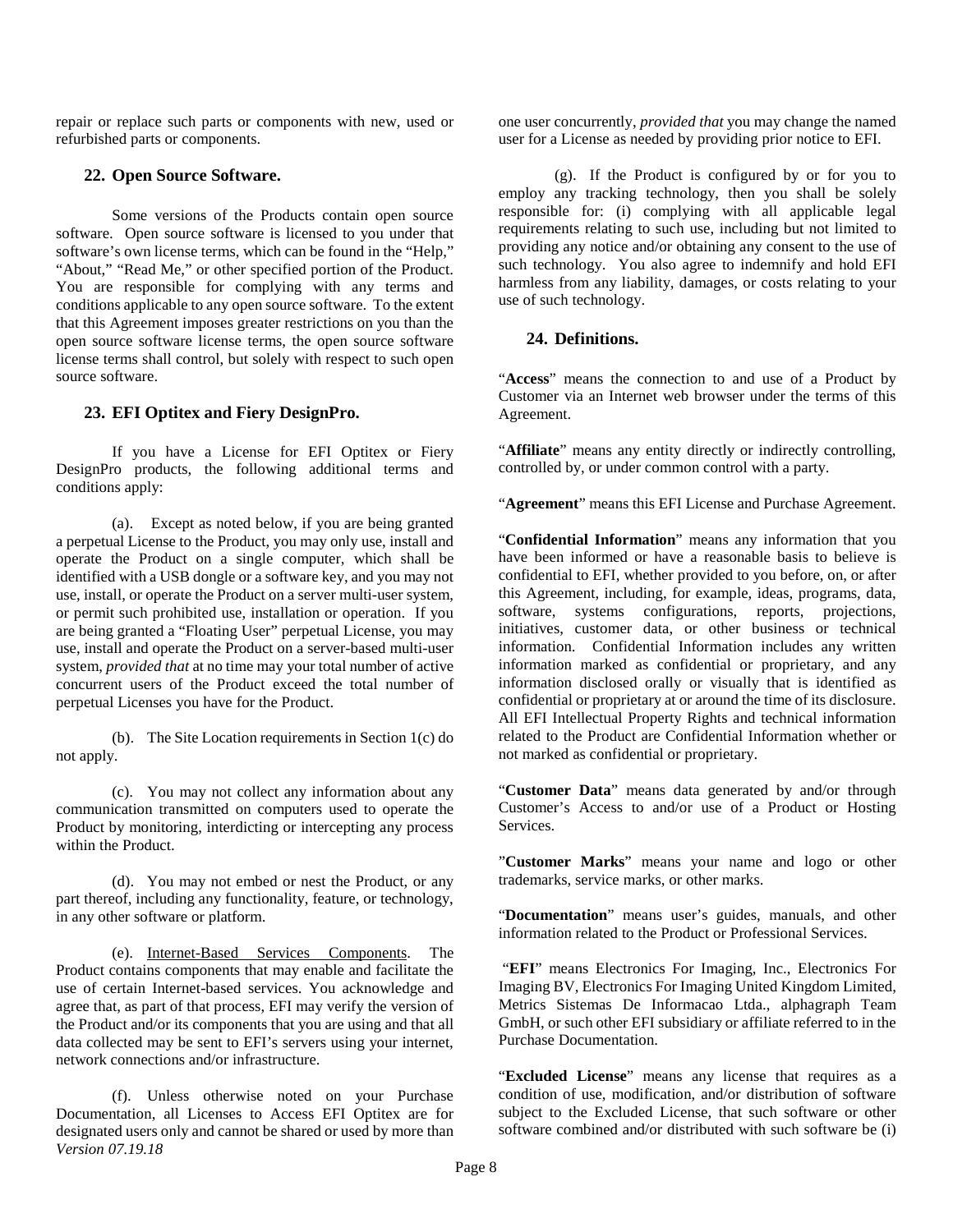disclosed or distributed in source code form, (ii) licensed for the purpose of making derivative works, or (iii) redistributable at no charge.

**"Fees"** means the fees for the Product, Access, or Professional Services, including any fees set forth in your Purchase Documentation, license fees, hardware fees, Term License Fees, Hosting Fees, Maintenance Fees, or other applicable fees. Unless otherwise specified in the Purchase Documentation, payments for any fees must be made within 30 days of the date of the invoice in the currency listed in the Purchase Documentation. Any amount not paid when due shall be subject to a service charge equal to the lesser of one and one-half percent (1.5%) per month or the maximum amount permitted by law, and EFI may defer shipments of Products and/or provision of services until all overdue payments are received. Payment of the service charge will not foreclose any other right that EFI may have as a consequence of late payment. In the event that EFI is required to take legal action to collect unpaid amounts, and EFI is successful in such action, Customer will reimburse all costs and reasonable attorneys' fees incurred by EFI in such action.

"**Hosting Fees**" means the hosting fees described in the Purchase Documentation. Unless otherwise specified in the Purchase Documentation, payment obligations for Hosting Fees shall commence on the first day of the next month following 30 days from the Start Date

"**Initial Term**" means the three-year period of time beginning on the Start Date.

"**Intellectual Property Rights**" means, individually or collectively, any patent, copyright, trademark, service mark, trade secret, trade name, or other intellectual property right.

"**IP Claim**" means a lawsuit filed against you by a third party that is not a patent assertion entity or non-practicing entity.

"**License**" means the license granted to you for the Product you have obtained.

"**License Key**" means a programming code included in the Product that, if executed or deactivated, renders the Product or portions of it inoperable.

"**Link**" means a hypertext reference that, when activated, moves users from one website to another on the Internet.

"**Maintenance Fees**" means the support and/or maintenance fees charged by EFI and/or a third party for the Product. Unless otherwise specified in the Purchase Documentation, payment obligations for Maintenance Fees shall commence on the first day of the next month following 30 days from the Start Date and continue for the period specified in the Purchase Documentation. Any use of a virtual private network or other requirement that requires EFI to act outside of its normal processes in order to provide Maintenance to you may be subject to additional fees.

"**Maintenance**" means (i) correction of material defects so that the Product will operate materially in conformity with the warranties in this Agreement, (ii) periodic updates that incorporate corrections of material defects and fixes of minor bugs in the Product, (iii) telephone or email/electronic consultation services regarding the use of the Product during EFI's standard support hours, and (iv) enhancements and/or revisions to software components of the Product, which shall be subject to additional charge unless they are provided at no charge to substantially all other licensees.

"**Product**" means Software or hardware, and may also include third party software and documentation, downloads, on-line materials, bug fixes, patches, releases, release notes, updates, upgrades, technical support materials, and information related to the EFI software or hardware.

"**Professional Service(s)**" means any training, installation, implementation, customization and/or other professional services provided by EFI to Customer.

"**Purchase Documentation**" means the purchase order, investment summary, statement of work, written agreement, or other documentation executed by you by which you agreed to obtain a license, product, or service from EFI or one of EFI's partners.

"**Renewal Term**" means the three-year period following the Initial Term or another Renewal Term unless specified otherwise in your Purchase Documentation. Fees for any Renewal Term may be increased to EFI's then-current fees.

"**Site Location**" means the printing plant or facility specified in the Purchase Documentation.

"**Software**" means the EFI software listed on the Purchase Documentation or licensed to you under this Agreement.

"**Start Date**" means the Effective Date of the Purchase Documentation or the date the Product is made available to you, whichever is later.

"**Term License Fees**" means the term license fees for the Product described in the Purchase Documentation, the payment of which entitles you to Maintenance at no additional charge. Unless otherwise specified in the Purchase Documentation, payment obligations for Term License Fees shall commence on the Start Date.

"**Third Party IP Rights**" means a third party's U.S. patent rights.

"Work Product" means any and all ideas, concepts, and Intellectual Property Rights related in any way to the techniques, knowledge, and processes of the Product, Services, and